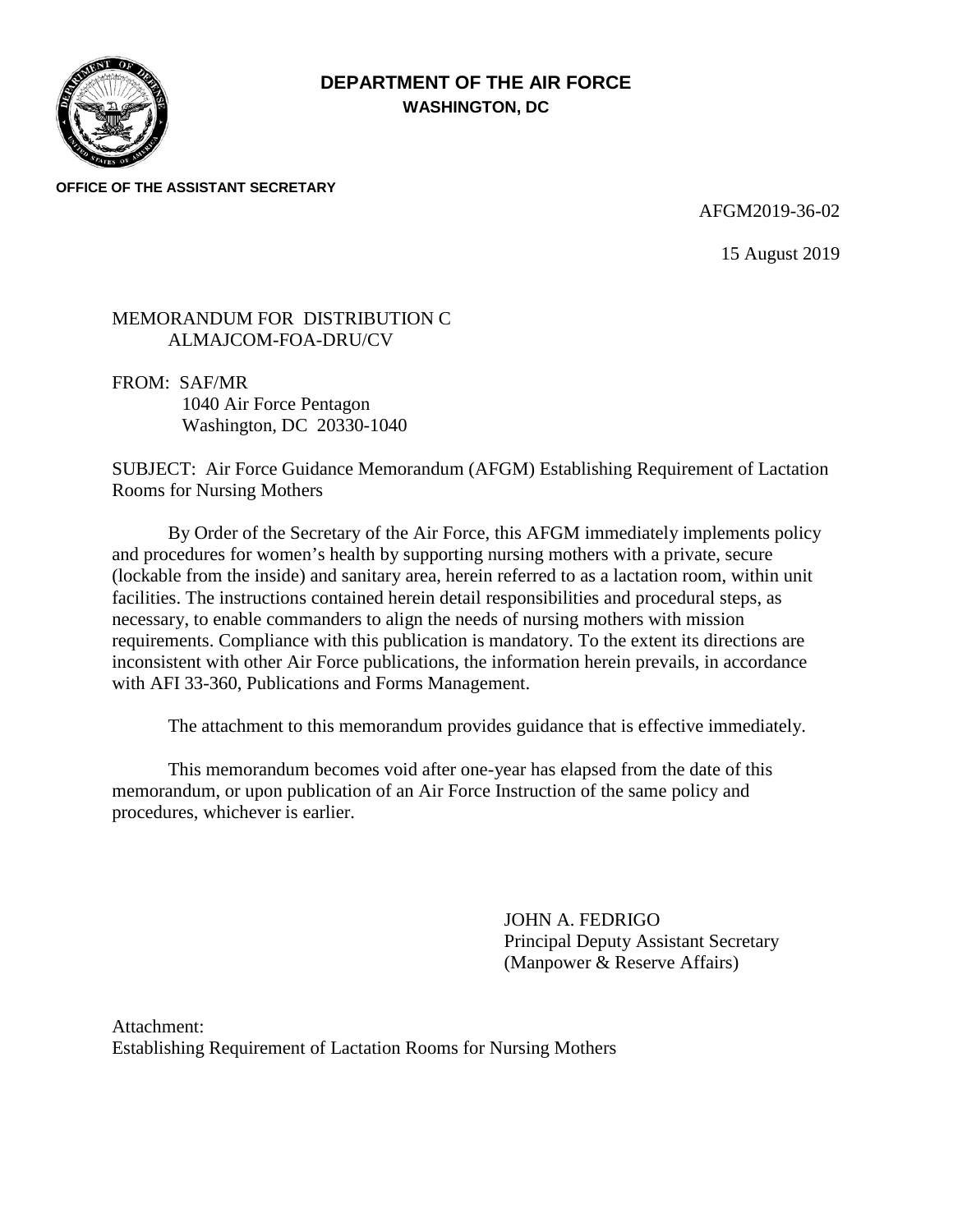### **ATTACHMENT**

### *Establishing Requirement of Lactation Rooms for Nursing Mothers*

**1. Overview:** The guidance contained herein details policy and procedures for commanders to support nursing mothers with a lactation room to nurse or express milk in close proximity of a nursing mother's workplace within unit facilities under the control of a unit commander or equivalent.

1.1. It provides roles, responsibilities, and requirements and applies to all Regular Air Force, Air National Guard, and Air Force Reserve units who have Service members or civilian employees that are nursing mothers.

1.2. The requirement for all elements of the Executive Branch to implement policies and procedures for lactation rooms stems from Public Law (PL) 111-148, *Patient Protection and Affordable Care Act*, §4207. Following passage of this Act, the President of the United States delegated authority to the Office of Personnel Management (OPM) to regulate implementation throughout the Executive Branch. OPM subsequently issued a *Nursing Mothers in Federal Employment* memorandum for heads of Executive departments and agencies, and *Guide for Establishing a Federal Nursing Mother's Program*. Department of Defense policy was then set out in the memorandum, *Department-Wide Policy for Nursing and Lactation Rooms*. Providing nursing mothers with a private space was further codified in Department of Defense (DoD) Unified Facilities Criteria (UFC) 1-200-01, *DoD Building Code (General Building Requirements)*, Chapter 3, paragraph 3-2.2.

**2. Policy:** It is Air Force policy to remain committed to women's health issues as a core component of a lethal, ready force and will provide a lactation room in accordance with procedures shown in paragraph 3 below for Service member and civilian employee mothers who choose to breastfeed upon return to duty or work, respectively, following pregnancies. The procedures to implement a lactation room balance the mission readiness needs of units while affording nursing mothers the opportunity to continue breastfeeding, pursuant to the United States Surgeon General's goals for increasing breastfeeding for a period of at least one year after a child's birth.

## **3. Procedures:**

#### 3.1. Unit Commanders will:

3.1.1. Identify a private, secure (lockable from the inside) and sanitary area as a lactation room in the immediate vicinity of unit facilities that is available to meet the needs of breastfeeding Service members and civilian employees to breastfeed or express breast milk. **(T-0)**. This room can be temporary, depending on the unit's circumstances and Service member/civilian employee needs. If a lactation room is configured for multiple users, the room will be configured so each user has privacy. When establishing the location of the lactation room, consideration will be given to the limited amount of time Service members and civilian employees may have for breaks. Units in close proximity to each other (within the same building complex or in buildings that have entrances within 100 feet) may choose to share lactation rooms. The time needed for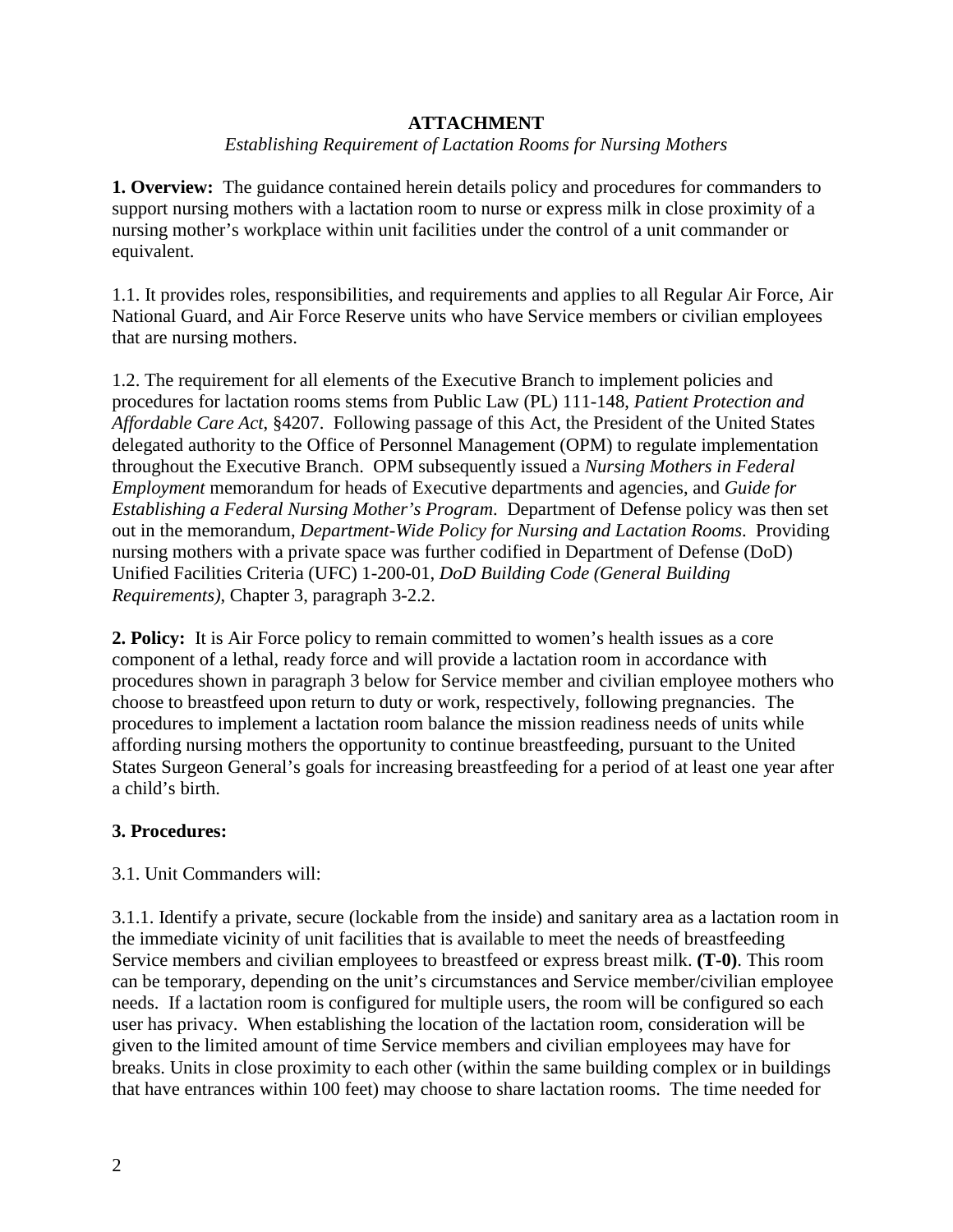nursing mothers will vary per the individual and also includes concepts that nursing mothers should be relaxed, well hydrated, and in a space with comfortable temperatures and adequate lighting.

3.1.1.1. Lactation rooms must be clean and sanitary. The rooms should be cleaned as often as are restrooms and be periodically inspected by Public Health officials. Restrooms, to include shower rooms and locker rooms, will not be used. **(T-0)**.

3.1.1.2. Ensure units with industrial work settings identify and maintain lactation rooms consistent with direction for break rooms per Air Force Manual 91-203, *Air Force Occupational Safety, Fire, and Health Standards*. Lactation rooms will not contain toxic materials, chemicals, or industrial shop contaminants. Personnel using a lactation room will adhere to the same industrial hygiene practices as a break room, removing personal protective equipment, changing clothes when contaminated with solvents, lubricants or fuels prior to entry and washing their hands prior to using the lactation room. **(T-0)**.

3.1.1.3. The lactation room will be near a source of hot and cold water for hand washing/breast pump cleaning and electrical outlets for use of breast pumps. **(T-0)**.

3.1.1.4. The lactation room must have a place to sit and a table or similar flat surface, other than the floor, to place the breast pump and other supplies. The room must have adequate temperature control and lighting. **(T-0)**.

3.1.2. Ensure supervisors provide Service members and civilian employees time to utilize the lactation room while balancing mission work schedules. Commanders and supervisors will provide Service members and civilian employees with reasonable lactation breaks for a period of at least one year after a child's birth. **(T-0)**. For civilian employees, a "reasonable break time" to express breast milk for one year postpartum is a legal right. **(T-0)**. Air Force Instruction 44-102, *Medical Care Management*, paragraph 4.15., recommends that supervisors work to arrange the schedules of breastfeeding Service members and civilian employees to allow 15-30 minutes every 3-4 hours to pump breast milk.

3.1.3. Establish organizational rules and procedures for scheduling and/or utilization, to include maintenance and cleaning, of the lactation room for nursing mothers. **(T-3)**.

3.1.4. If the requirements of field training and exercises permit, commanders should ensure that Service members and civilian employees have a clean, private space, specifically not a restroom or latrine, in which to pump breast milk. **(T-1)**. With the consent of all lactation room users and provided adequate space exists, more than one nursing mother may utilize the lactation room at one time.

3.1.5. Consult with:

3.1.5.1. Appropriate installation civilian personnel offices for appropriated/non-appropriated fund employees to determine break time entitlements for nursing mother practices. **(T-1)**.